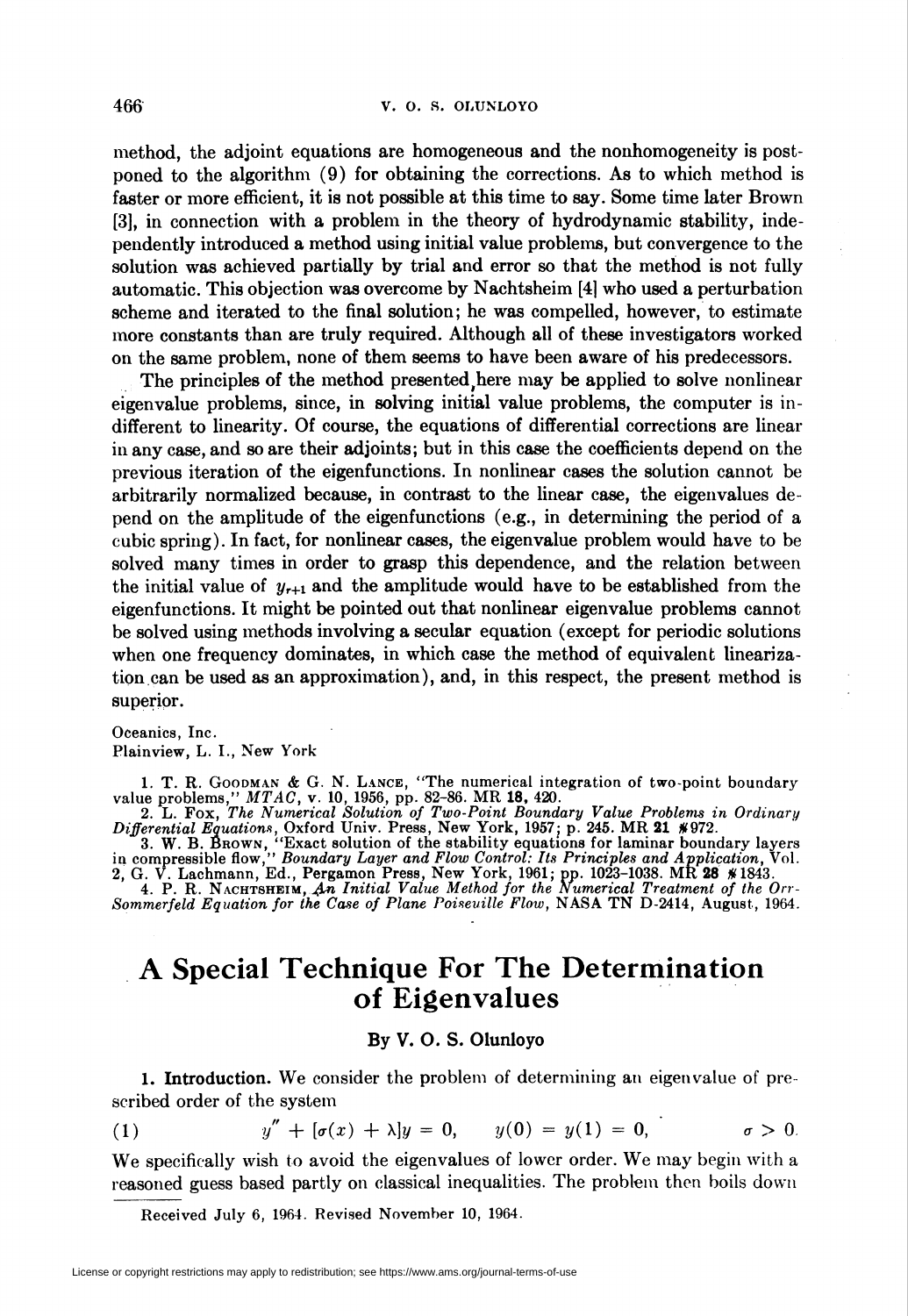to the determination of the eigenvalue nearest a given number, a situation which was studied by Kryloff and Bogoliuboff [1]. One deals essentially with intervals containing the nearest eigenvalue as an interior point, the main task being to reduce these intervals as much as possible. When the guessed value is nearer another eigenvalue other than the specific one sought, there is, in general, a tendency to drift towards the nearest eigenvalue. It is shown here how this drift may be checked. In this paper, the theory of Kryloff and Bogoliuboff is examined. An error is pointed out and the theory is reduced to a numerical method. An interesting computational example involving Mathieu functions is constructed and treated.

2. On the Theory of Kryloff and Bogoliuboff. Details would be found in [1]. We consider the minimization of '

(2) 
$$
J_k(\zeta) = \int_0^1 [\zeta'' + (\sigma + k)\zeta]^2 dx / \int_0^1 \zeta^2 dx.
$$

f is expanded in a Fourier trigonometric series of the exact eigenfunctions  $y_i$ .

(3) 
$$
\zeta(x) = \sum_{i=1}^{\infty} h_i y_i, \qquad h_i = \int_0^1 \zeta(x) y_i dx.
$$

On assuming the series is twice differentiable, one gets

(4) 
$$
J_k(\zeta) = \sum_{i=1}^{\infty} h_i^2 (\lambda_i - k)^2 / \sum_{i=1}^{\infty} h_i^2,
$$

where the eigenvalue nearest k is  $\lambda_j$ , say. The co-ordinate functions employed,

(5) 
$$
\psi_i = \sqrt{2} \sin \pi i x, \qquad \zeta_m = \sum_{i=1}^m A_i \psi_i,
$$

lead to

(6) 
$$
\int_0^1 [E_k(\zeta_m) E_k(\psi_i) - \nu \zeta_m \psi_i] dx = 0 \qquad (i = 1, 2, \cdots, m),
$$

where  $\nu$  is a Lagrange multiplier to be determined and

$$
\nu = d_m = J(\zeta_m).
$$

A string of inequalities based largely on Parseval's relation and the Cauchy-Schwarz inequality lead eventually to

$$
(8) \t\t 0 \leq d_m - (\lambda_j - k)^2 < \eta_m,
$$

where

(9) 
$$
\eta_m = \frac{\left[1 + \frac{|k+1|^{2}}{(m+1)^{2} \pi^{2}}\right] \frac{A^{2}}{(m+1)^{4} \pi^{4}}}{1 - \frac{A^{2}}{(m+1)^{8} \pi^{3}}},
$$

(10) 
$$
A = \{ |(\lambda_j + \sigma)^2 - \sigma''| - 2 | \sigma' \sqrt{(|\lambda_j| + |\sigma|)}| \}
$$

and

(11) 
$$
\lambda = k \pm \sqrt{(d_m - \theta \eta_m)}, \qquad 0 < \theta < 1.
$$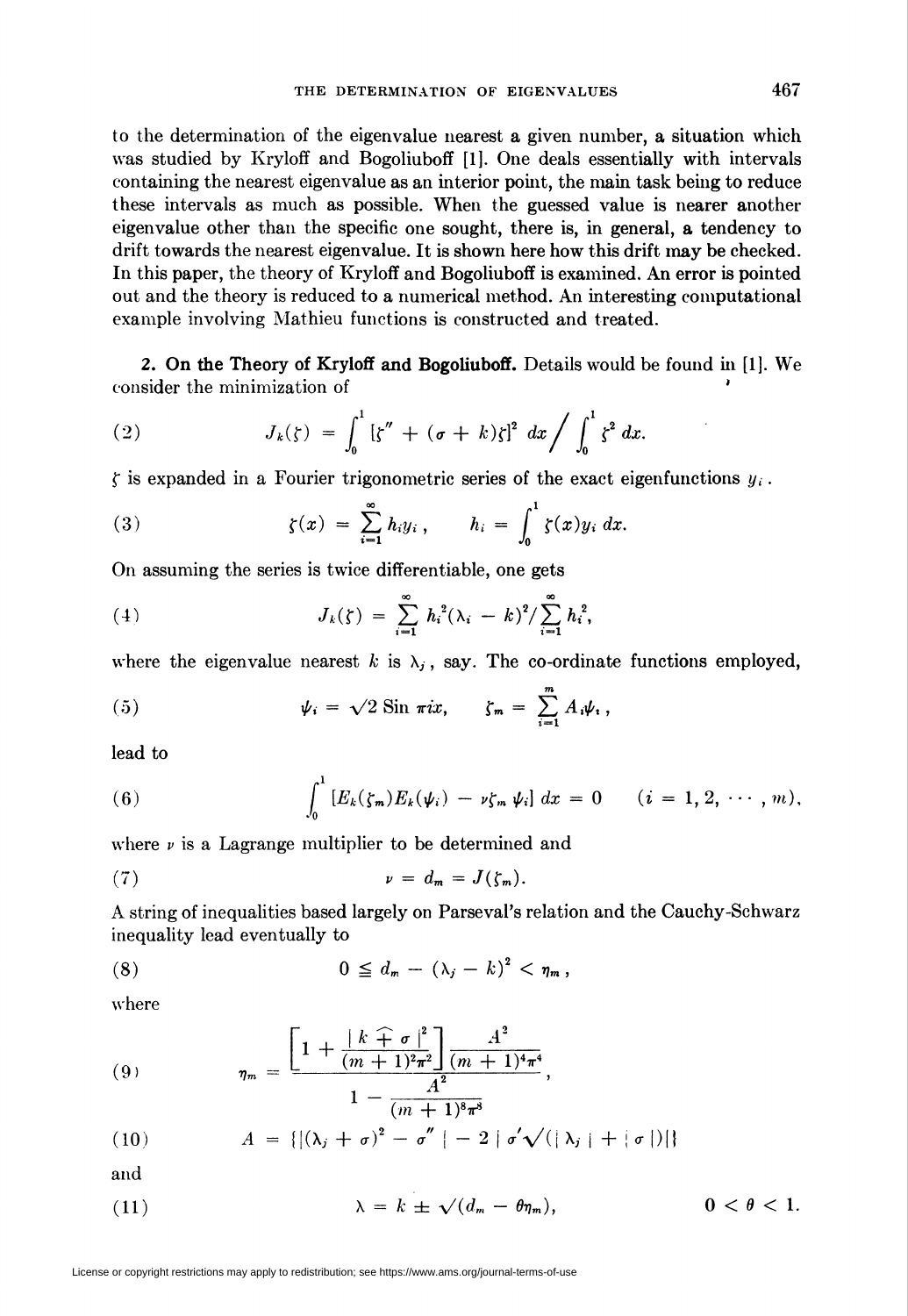If  $d_m < \eta_m$  we can conclude that  $\lambda_j \leq k + \sqrt{\eta_m}$  but, if  $d_m > \eta_m$ , we get two intervals,

(12) 
$$
(I) \quad k \pm \sqrt{(d_m - \eta_m)}, \quad (II) \quad k \pm \sqrt{d_m}.
$$

In the first, no real eigenvalue exists and, in the other, there is at least one. The neighbouring eigenvalues may then be isolated with  $m$  sufficiently large.

As  $m \to \infty$ , (I) and (II) approach and

(13) 
$$
\sqrt{d_m} - \sqrt{(d_m - \eta_m)} < \sqrt{\eta_m}.
$$

The vital intervals are, therefore,

(14) 
$$
(k - \sqrt{d_m}, k - \sqrt{(d_m - \eta_m)})
$$
 and  $(k + \sqrt{d_m}, k + \sqrt{(d_m - \eta_m)})$ .

The determination of the sign of the correction in [1] may, in certain circumstances, be replaced by the suggestions which follow.

3. Reduction of the Theory to a Numerical Method. We now examine how to decrease an interval containing an eigenvalue. We note that  $\eta_m$  is not explicitly known, since  $A$  is unknown, and has to be estimated. An upper estimate, while logically safe, is, of course, not necessarily 'best'. When  $\sigma > 0$  and  $\sigma'' < 0$ , as, for example, in problems involving Mathieu functions, the case is clear. In any case,

(15) 
$$
A \leq |(\lambda_j + \sigma)^2| + |\sigma''| + 2|\sigma'\sqrt{(\lambda_j| + |\sigma|)}|.
$$

Thus  $\eta_m$  increases with A. We consider now in detail the choice between the two vital intervals. There is a criterion that settles where  $\lambda_j$  is. In the derivation of this criterion, however, an error occurs in [1]. Let the end parts of interval (I) be  $k_1$ ,  $k_2$ and the eigenvalue nearest t be  $\lambda_t$ , say. One may deduce

(16) 
$$
0 \leq d_{1,m} - (\lambda_{k_1} - k_1)^2 < \bar{\eta}_m,
$$

$$
0 \leq d_{2,m} - (\lambda_{k_2} - k_2)^2 < \bar{\eta}_m,
$$

where

(17) 
$$
\bar{\eta}_m = \frac{\left[1 + \frac{|k| + |\sigma| + |\sqrt{d_m}|}{(m+1)^2 \pi^2}\right] \frac{A^2}{(m+1)^4 \pi^4}}{1 - \frac{A^2}{(m+1)^8 \pi^8}};
$$

k has been replaced by the upper bound  $k + \sqrt{d_m} \cdot d_{1,m}$  and  $d_{2,m}$  are obtained from  $k_1$ ,  $k_2$ , respectively, by repeating previous routines. Separate consideration of the cases  $k < \lambda_j$ ,  $k > \lambda_j$  is necessary.

Case A. If  $k < \lambda_j$ , then  $k + \sqrt{d_m} \geq \lambda_j \geq k_1$ ,

(18) 
$$
0 \leq \lambda_j - k_1 \leq \sqrt{d_m} - \sqrt{(d_m - \eta_m)}.
$$

In [l] it is stated that

(19) 
$$
\sqrt{d_m} - \sqrt{(d_m - \eta_m)} < \frac{\eta_m}{2\sqrt{d_m}}.
$$

This is false because it implies

(20) 
$$
1 - \sqrt{1 - u} < \frac{u}{2}, \qquad u = \frac{\eta_m}{d_m} < 1,
$$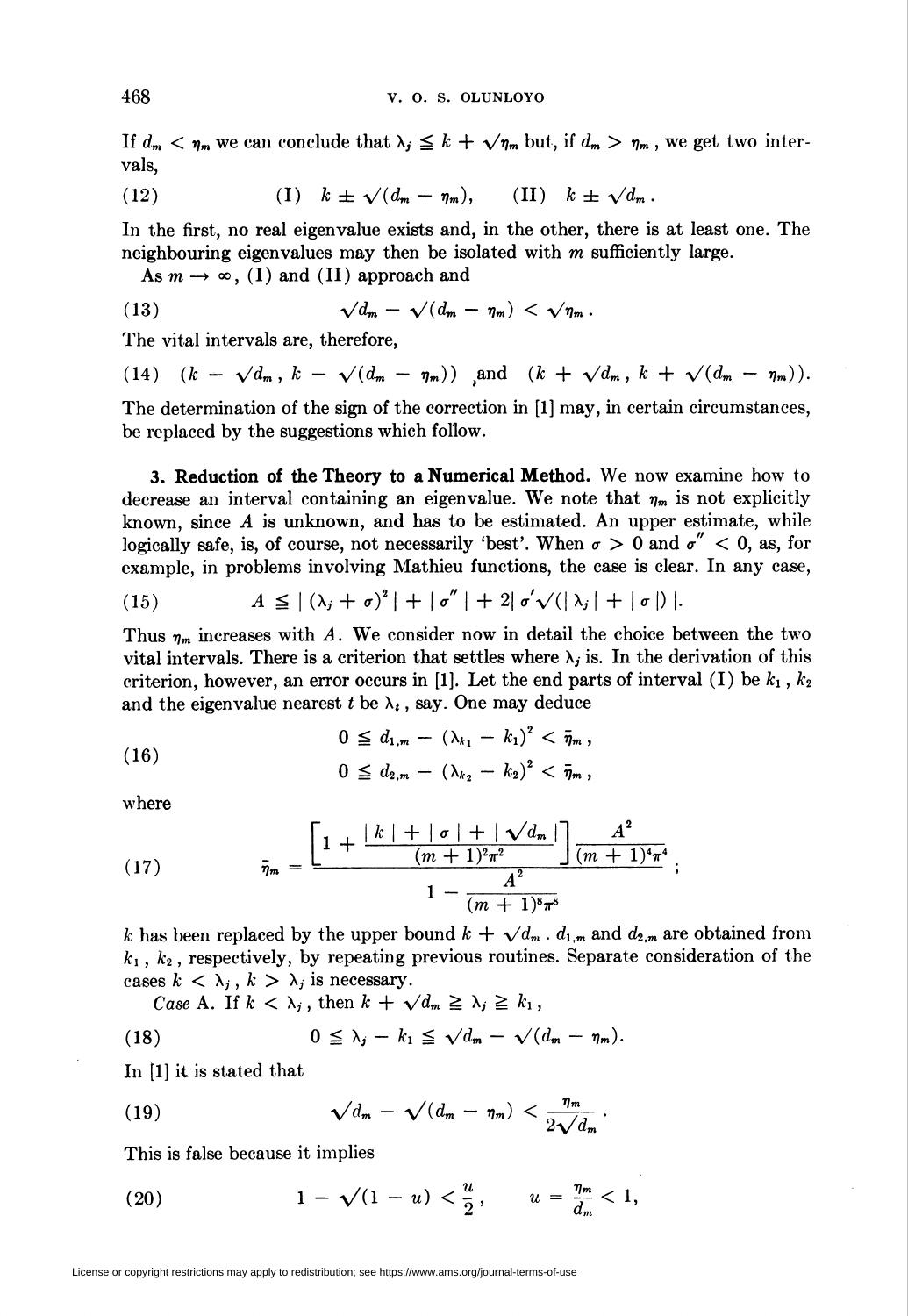i.e.,  $0 \leq 1 - u/2 < \sqrt{(1 - u)}$  and  $1 - u + u^2/4 < 1 - u$  and  $u^2 < 0$  for real u. Moreover, this error is carried forward in the derivation of two inequalities for  $d_{1,m}$  and  $d_{2,m}$ . In fact,

(21) 
$$
\sqrt{d_m} - \sqrt{(d_m - \eta_m)} < \sqrt{\eta_m} \,,
$$

therefore,

(22) 
$$
0 \leq (\lambda_j - k_1) \leq \sqrt{\eta_m}.
$$

It is clear that, in the case  $k < \lambda_j$ ,  $\lambda_k = \lambda_j$ ,

(23) 
$$
d_{1,m} < (\lambda_{k_1} - k_1)^2 + \overline{\eta}_m \leq \overline{\eta}_m + \eta_m = \epsilon_m.
$$

Case B. If  $k > \lambda_j$ , one sees similarly that  $d_{2,m} \leq \epsilon_m$ . If  $k \neq \lambda_j$ , either Case A or Case B will hold. We thus have a criterion for deciding which vital interval to choose. Clearly, if  $d_{1,m} > \epsilon_m$  then  $\lambda_j < k$  and if  $d_{2,m} > \epsilon_m$  then  $\lambda_j > k$ . Thus, starting with a specific value of k, one may calculate  $d_m$ ,  $\eta_m$  and hence  $k_1$ ,  $k_2$ . One can then find  $d_{1,m}$  and  $d_{2,m}$  and also  $\epsilon_m$ . Upper bounds being needed for  $\eta_m$  and  $\epsilon_m$ , one has now two vital intervals. The sign of  $d_{1,m} - \epsilon_m$  or  $d_{2,m} - \epsilon_m$  is determined. Whichever is negative belongs to the relevant vital interval. The subsequent systematic reduction of that interval may be achieved as follows. Suppose the left-hand interval is the vital one; one calculates a value of  $\sqrt{(d_m - \eta_m)}$  to define  $k_3$ , etc., until, however,  $d_m < \eta_m$ . This, therefore, establishes the feasibility of a practical use of the theory in [1]. Drift towards an unwanted eigenvalue can now be checked. If one made an upper estimate that was too high (or a lower one, too low) one would tend to drift towards the next higher (or lower) eigenvalue. This drift can be detected when  $d_{1,m}$  and  $d_{2,m}$  are calculated. It can be rectified by reducing k somewhat arbitrarily until the left-hand interval becomes relevant. Care must, of course, be exercised to ensure that the reduction is not so drastic as to create a lower bound that is too small.

4. A Numerical Example. We seek only the fifth eigenvalue of the system

(24) 
$$
y'' + (\lambda + 200 \sin^2 \pi x) y = 0 = y(0) = y(1),
$$

$$
\sigma(x) = 200 \sin^2 \pi x, \quad \sigma^2 = 200 \text{ and } \sigma^2 = 0.
$$

By Sturm's comparison theorem [2],

$$
\lambda_{5} + 200 \geq (5\pi)^{2} \geq \lambda_{5},
$$

(26) 
$$
46.74 \le \lambda_5 \le 246.74
$$
.

The weakness of this inequality shows the nontriviality of the chosen example. One may quickly obtain an upper bound by the simplest variation method, viz., Rayleigh principle. We choose  $y = \text{Sin } 5\pi x$  and get  $\lambda_5 < 147$ . Thus

$$
(27) \qquad \qquad 46 < \lambda_5 < 147.
$$

Start with the convenient guess  $k = 100$ . The equations (6) are set up with

(28) 
$$
\zeta_m = \sum_{p=1}^m a_p(\sqrt{2} \sin p\pi x),
$$

(29) 
$$
E_k(\zeta_m) = \sum_{p=1}^m [k - (p\pi)^2 + 200 \sin^2 \pi x] a_p \sqrt{2} \sin p\pi x.
$$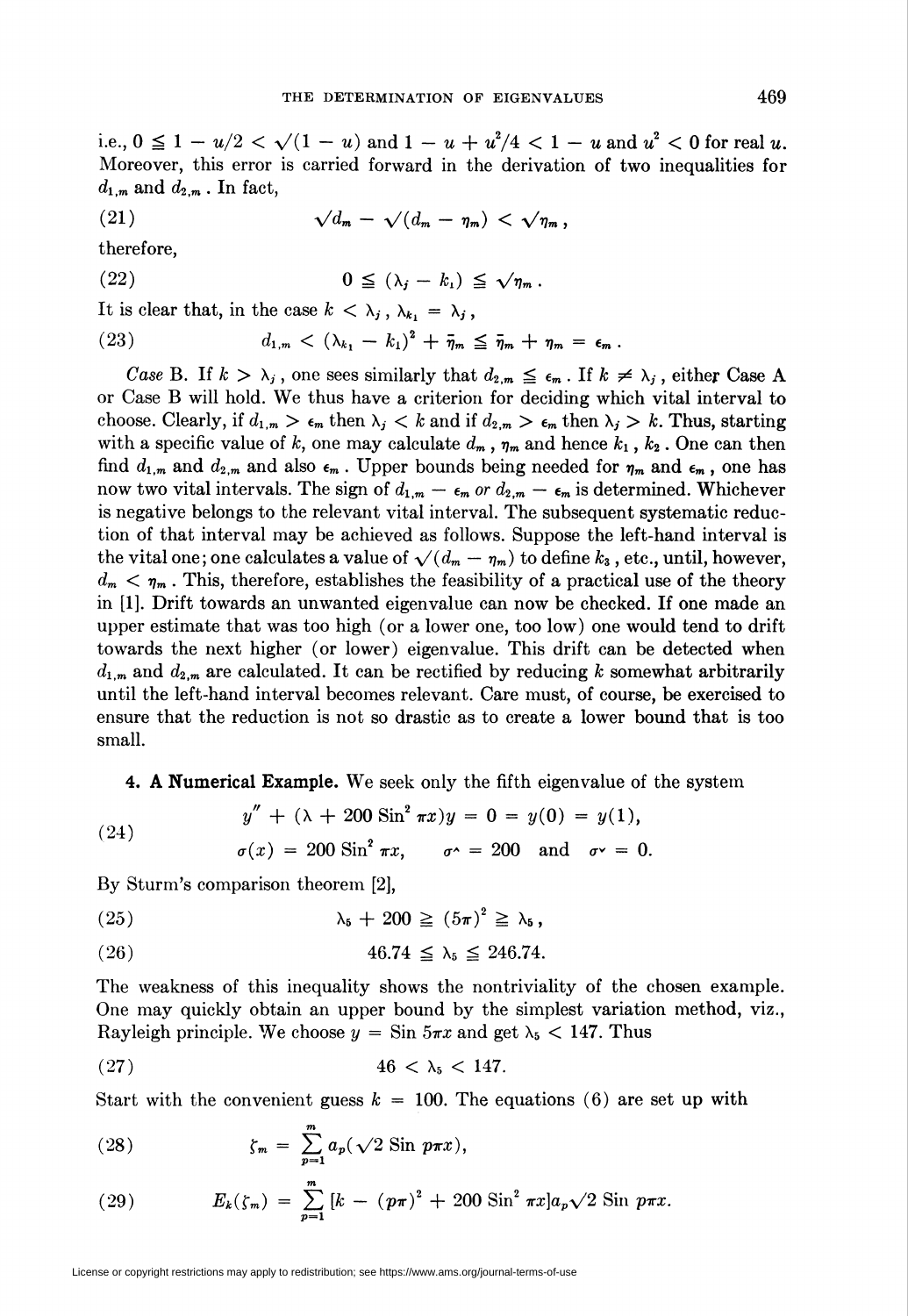The cases  $p = 1, 2, 3$  and 4 need special care.

$$
(c_1^2 + 100c_1 + 5000 - \nu)a_1 + (-50c_1 - 50c_3 - 2500)a_3 + 2500a_5 = 0,
$$
  
\n
$$
(c_2^2 + 2500 - \nu)a_2 + (-50c_2 - 50c_4)a_4 + 2500a_6 = 0,
$$
  
\n
$$
(-50c_3 - 50c_1 - 2500)a_1 + (c_3^2 + 5000 - \nu)a_3 + (-50c_3 - 50c_5)a_5 + 2500a_7 = 0,
$$
  
\n
$$
(-50c_2 - 50c_4)a_2 + (c_4^2 + 5000 - \nu)a_4 + (-50c_4 - 50c_6)a_6 + 2500a_8 = 0.
$$

For  $m - 4 \geq i \geq 5$ ,

$$
(31) \quad 2500a_{i-4} + (-50c_{i-2} - 50c_i)a_{i-2} + (5000 + c_i^2 - \nu)a_i
$$

$$
+ (-50c_i - 50c_{i+2})a_{i+2} + 2500a_{i+4} = 0,
$$

with

(32) 
$$
a_t = 0
$$
,  $t > m$ ,  $c_t = k + 100 - (i\pi)^2$ .

The lowest latent root is then extracted and A and  $\eta_m$  are calculated. The calculation was based on a 20  $\times$  20 matrix.

(33) 
$$
A(\lambda) = (\bar{\lambda} + 200)^2 + 400\pi^2 + 400\pi\sqrt{(\lambda + 200)},
$$

where  $\bar{\lambda}$  denotes an upper bound to  $\lambda_j$ .

$$
A(147) = 347^2 + 400\pi^2 + 400\pi\sqrt{347} = 146766.
$$

With  $m = 20$ ,  $k = 100$  we have  $\eta_m = 13170$ . Also,  $d_m$  was found to be 14073.75. Here  $d_m > \eta_m$ ,  $d_m - \eta_m = 903.75$ ,  $\sqrt{d_m} = 118.63$ ,  $\sqrt{(d_m - \eta_m)} = 30.062$ . Thus we have the interesting result that  $\lambda_5$  lies either in  $(-18,70)$  or (130,219). But as  $46 < \lambda_5 < 147$ , we see that either  $\lambda_5$  lies in

$$
(34) \t(46,70) or (130,147),
$$

which are much narrower intervals. To determine actually which is the relevant vita $^1$ interval, we calculate  $d_{1,20}$  and  $d_{2,20}$  by previous routine for  $k_1$  and  $k_2$ . A certain amount of flexibility may be very useful here. One may choose to calculate d for two other values of k instead of  $69.938$  and  $130.06$ . This involves an identical amount of labour. We could consider mean points, viz., 58 and 138. In addition to providing estimates in their own right, they should be combined with the previous results. By taking arithmetic means systematically one may succeed in accelerating convergence. The purpose of the illustration can thus be regarded as fulfilled. The exact solution can be expressed as in [3] as a Mathieu function of an irrational order and  $\lambda_5$  is slightly over 55. Incidentally,  $\lambda_6$  is 164  $\pm$  1 and  $\lambda_4$ , which is negative, is about  $-34$ . The exact values could have been interpolated between table values for rational order Mathieu functions but the figures quoted are within a whole number of the exact result. The idea of trying 58 and 138, in particular, and also of the value of a

License or copyright restrictions may apply to redistribution; see https://www.ams.org/journal-terms-of-use